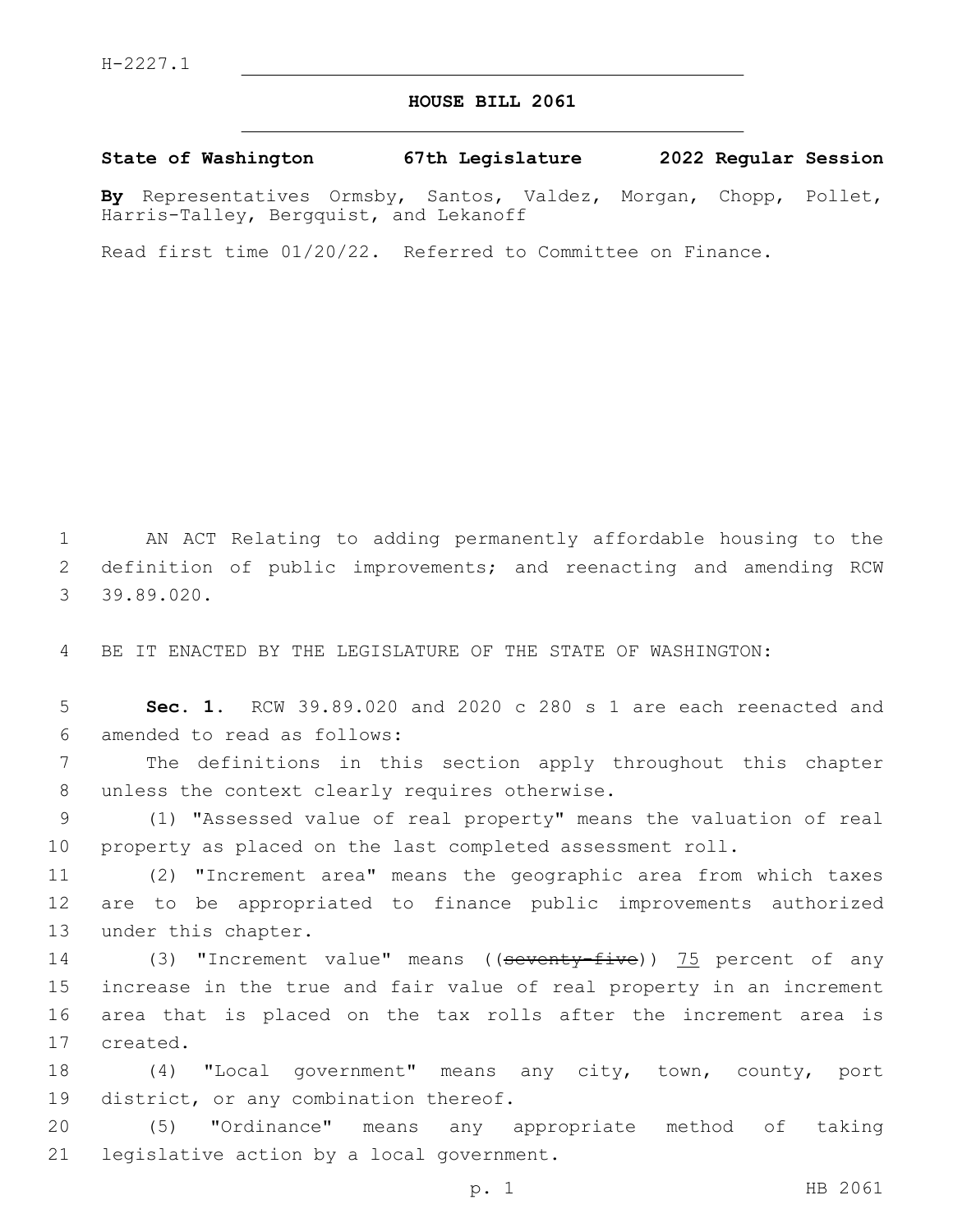(6) "Permanently affordable housing" means housing, regardless of ownership, for which there is a legally binding, recorded document in effect that limits the price at which the owner may sell or restricts the occupancy of the unit to a qualified, low-income household, for a 5 period of at least ( $(forty)$ )  $40$  years for a property used for shelter 6 or rental housing, or for a period of at least (( $t$ wenty-five)) 25 years for a property to be owned by a low-income household. These documents include, but are not limited to, affordability covenants, deed restrictions, and community land trust leases. Resale restrictions exercised by providers of permanently affordable housing 11 can include, but are not limited to:

 (a) Continuous ownership of land by a public entity or nonprofit housing provider with a lease allowing ownership of the structure by 14 an income-eligible household;

 (b) A nonpossessory interest or right in real property, such as a 16 deed restriction, restrictive covenant, resale restriction( $(\frac{1}{t},\frac{1}{t})$ ), or other contractual agreement, that ensures affordability.

 (7) "Public improvement costs" means the costs of: (a) Design, planning, acquisition, site preparation, construction, reconstruction, rehabilitation, improvement, and installation of public improvements; (b) purchasing, rehabilitating, retrofitting for 22 energy efficiency, and constructing housing for the purpose of creating or preserving permanently affordable housing; (c) relocating, maintaining, and operating property pending construction of public improvements; (d) relocating utilities as a result of public improvements; (e) financing public improvements, including interest during construction, legal and other professional services, taxes, insurance, principal and interest costs on general indebtedness issued to finance public improvements, and any necessary reserves for general indebtedness; (f) assessments incurred in revaluing real property for the purpose of determining the tax allocation base value that are in excess of costs incurred by the assessor in accordance with the revaluation plan under chapter 84.41 RCW, and the costs of apportioning the taxes and complying with this chapter and other applicable law; and (g) administrative expenses and feasibility studies reasonably necessary and related to these costs, including related costs that may have been incurred before adoption of the ordinance authorizing the public improvements and the use of community revitalization financing to fund the costs of the public 40 improvements.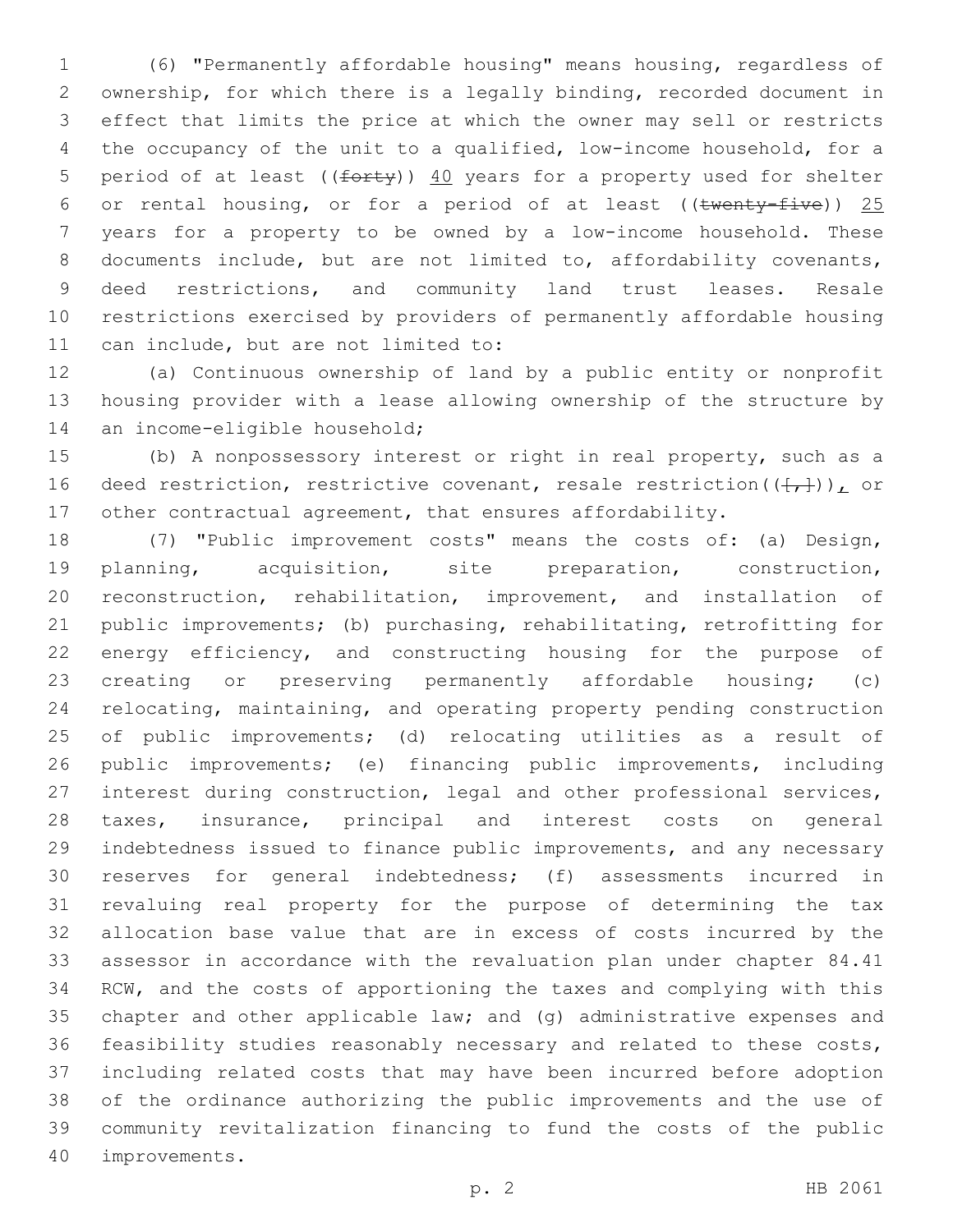(8) "Public improvements" means:1

 (a) Infrastructure improvements within the increment area that include:3

- (i) Street and road construction and maintenance;
- (ii) Water and sewer system construction and improvements;

(iii) Sidewalks and streetlights;6

7 (iv) Parking, terminal, and dock facilities;

(v) Park and ride facilities of a transit authority;

9 (vi) Park facilities and recreational areas; ((and))

(vii) Stormwater and drainage management systems; and

11 (viii) Permanently affordable housing; and

(b) Expenditures for any of the following purposes:

 (i) Providing environmental analysis, professional management, planning, and promotion within the increment area, including the management and promotion of retail trade activities in the increment 16 area;

 (ii) Providing maintenance and security for common or public 18 areas in the increment area; or

 (iii) Historic preservation activities authorized under RCW 35.21.395.20

 (9) "Regular property taxes" means regular property taxes as defined in RCW 84.04.140, except: (a) Regular property taxes levied by port districts or public utility districts specifically for the purpose of making required payments of principal and interest on general indebtedness; and (b) regular property taxes levied by the state for the support of the common schools under RCW 84.52.065. Regular property taxes do not include excess property tax levies that are exempt from the aggregate limits for junior and senior taxing 29 districts as provided in RCW 84.52.043.

 (10) "Tax allocation base value" means the true and fair value of real property located within an increment area for taxes imposed in 32 the year in which the increment area is created, plus ( $(\text{twenty-five})$ ) 33 25 percent of any increase in the true and fair value of real property located within an increment area that is placed on the assessment rolls after the increment area is created.

 (11) "Tax allocation revenues" means those tax revenues derived from the imposition of regular property taxes on the increment value 38 and distributed to finance public improvements.